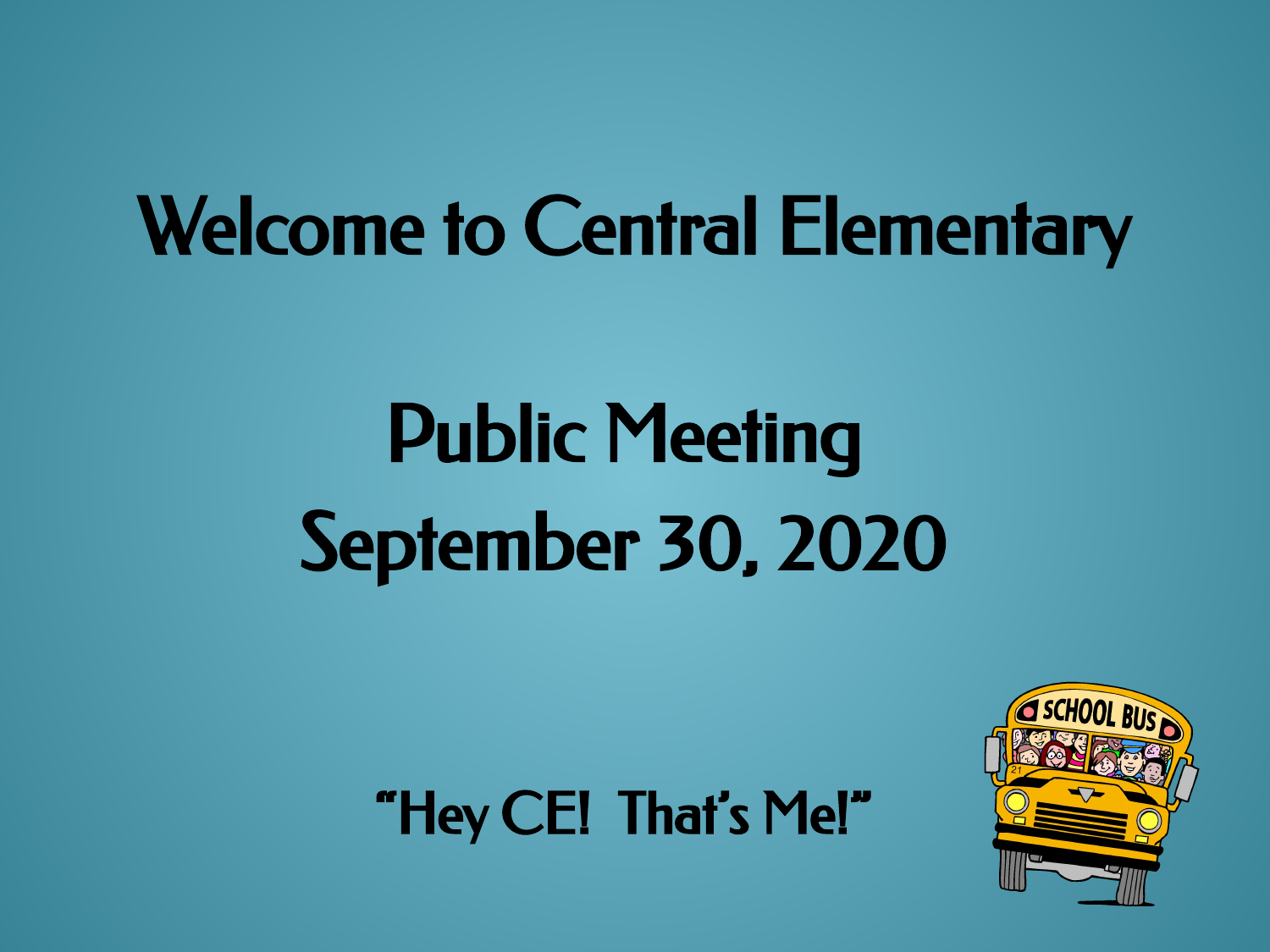Central Elementary Public Meeting Agenda September 2020

Enrollment Curriculum and Assessments Parent's Rights Central's Report Card D.E.S.E. Website School Compact Parental Involvement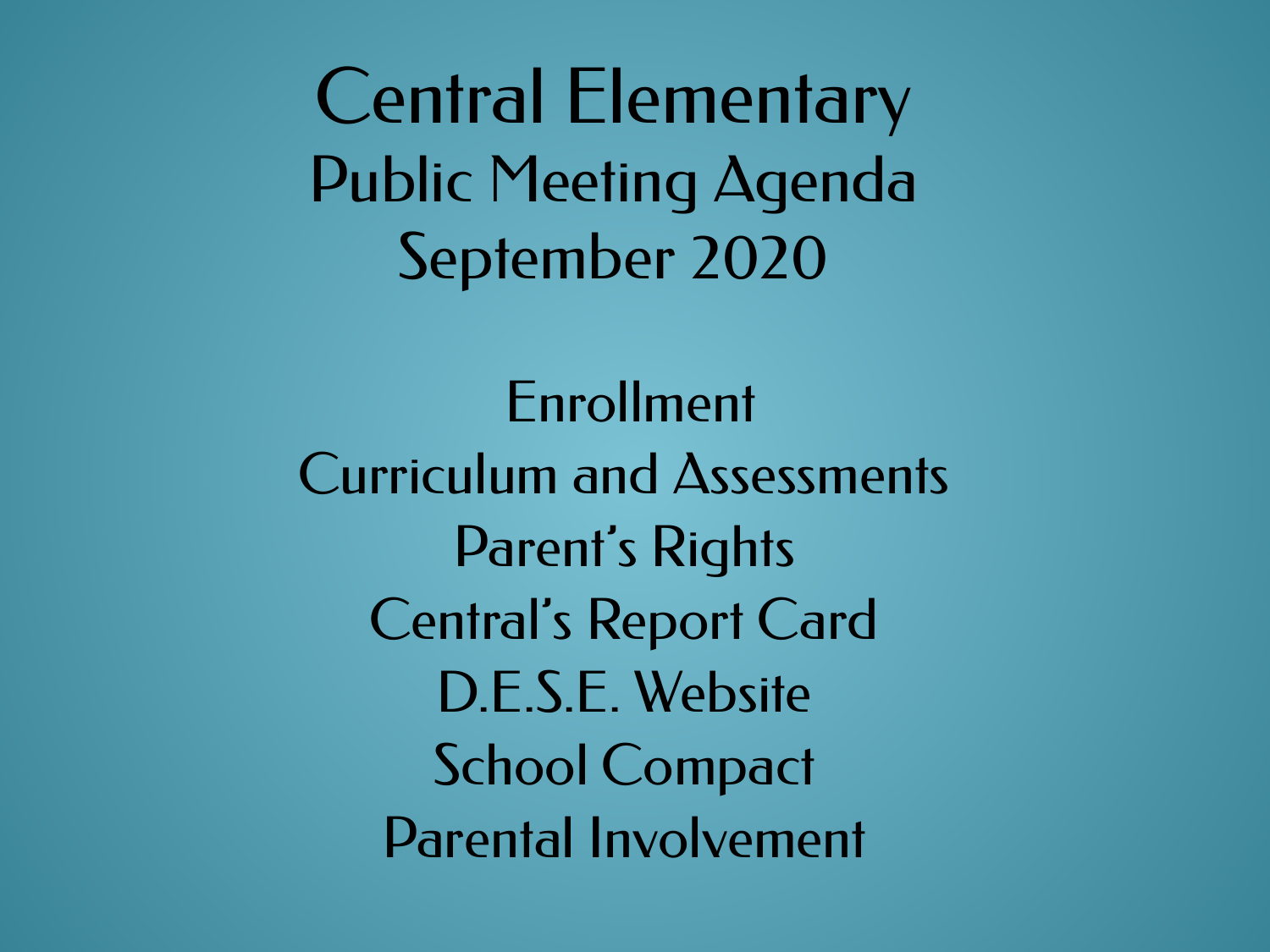# 2020-2021 Student Enrollment

- Kindergarten 69
- 
- 
- Third Grade 60
- 
- PreK-4 classrooms 71 Total Enrollment 409

• First Grade 54 (including 7 CPDA) • Second Grade 67 (including 18 CPDA) • Fourth Grade 88 (including 19 CPDA)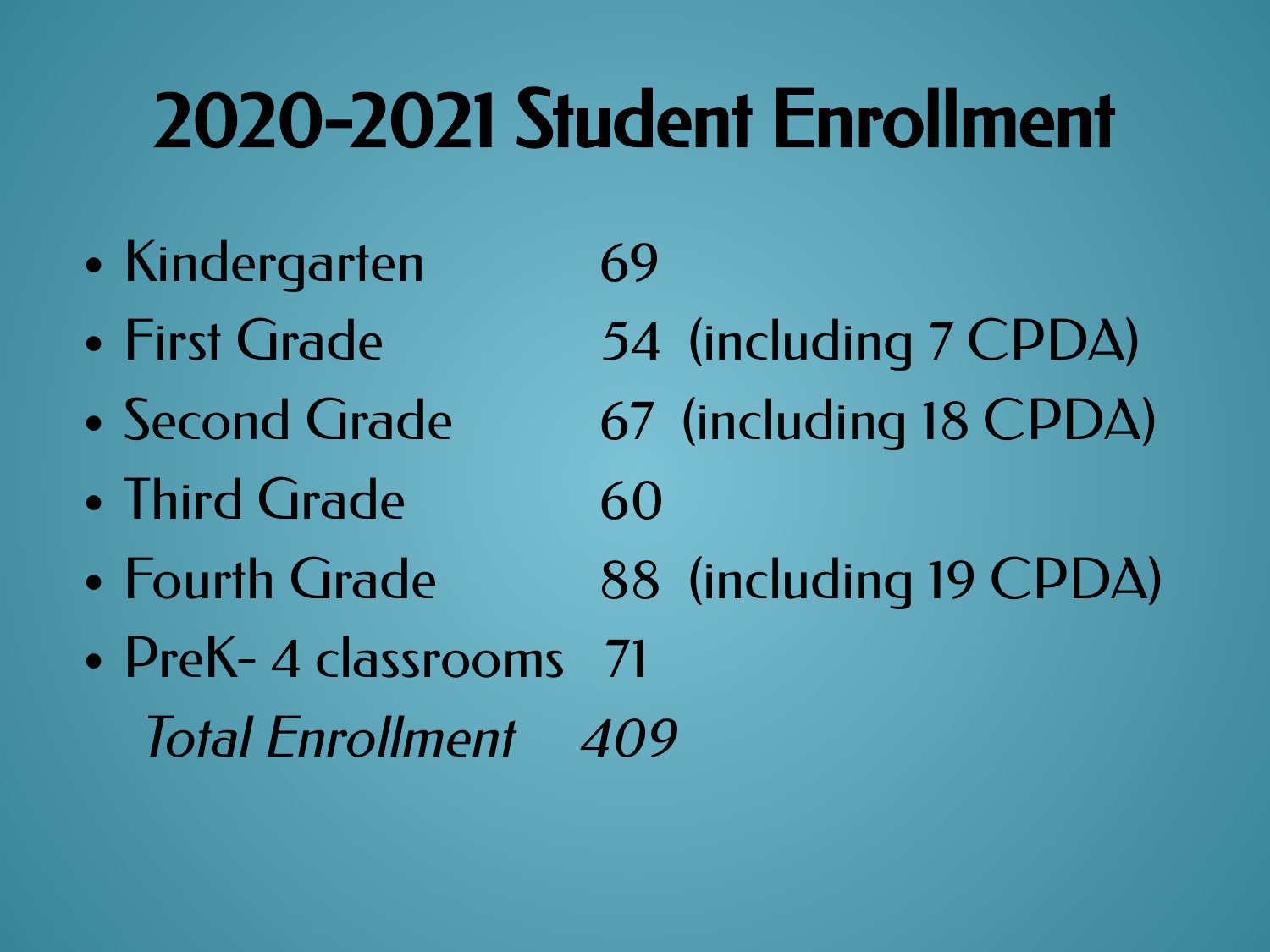# Curriculum

- Wit & Wisdom
- Phonics First
- Engage NY
- Making Math Meaningful
- Picture Perfect Science
- **Generation Genius**
- Responsive Classroom
- Move This World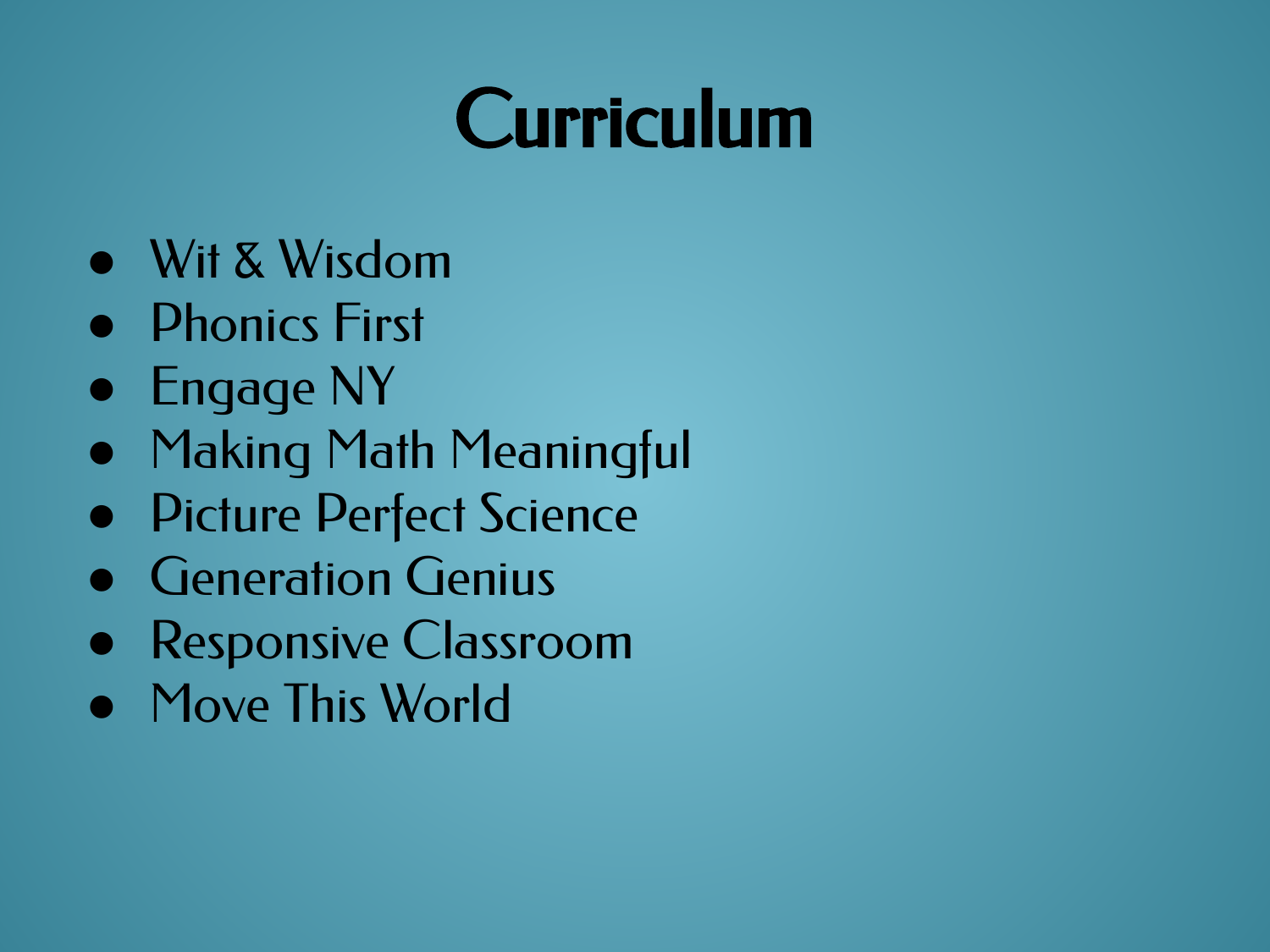### Progress Monitoring Tools

 Phonics First Assessments -Decoding -Encoding N.W.E.A. M.A.P. Fluency N.W.E.A. M.A.P. Growth B.V.S.D. (Math) Math, Reading, and Writing Common **Assessments**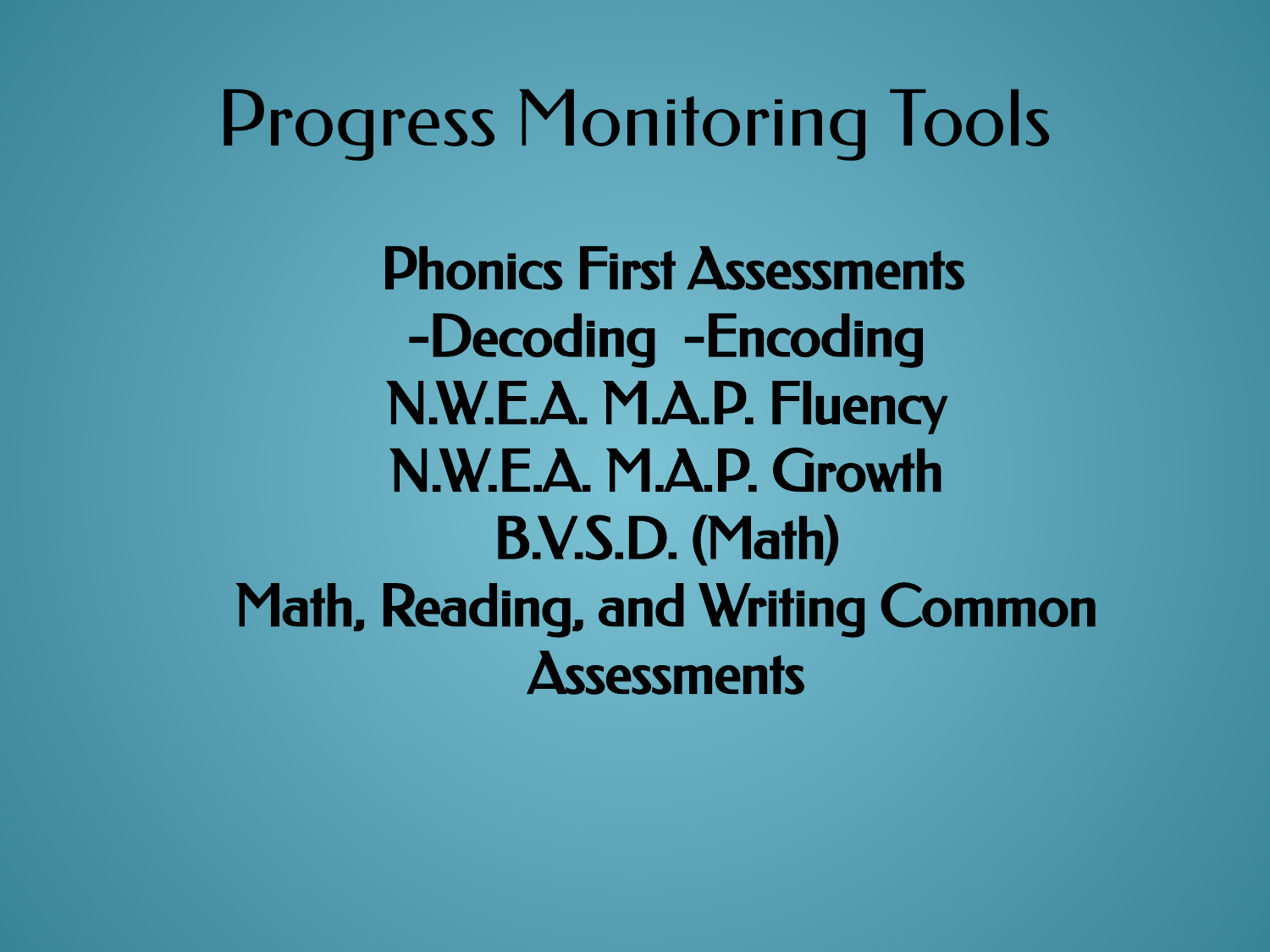Testing Requirements for 3rd and 4th Grades ACT ASPIRE \*English \*Reading \*Writing \*Math \*Science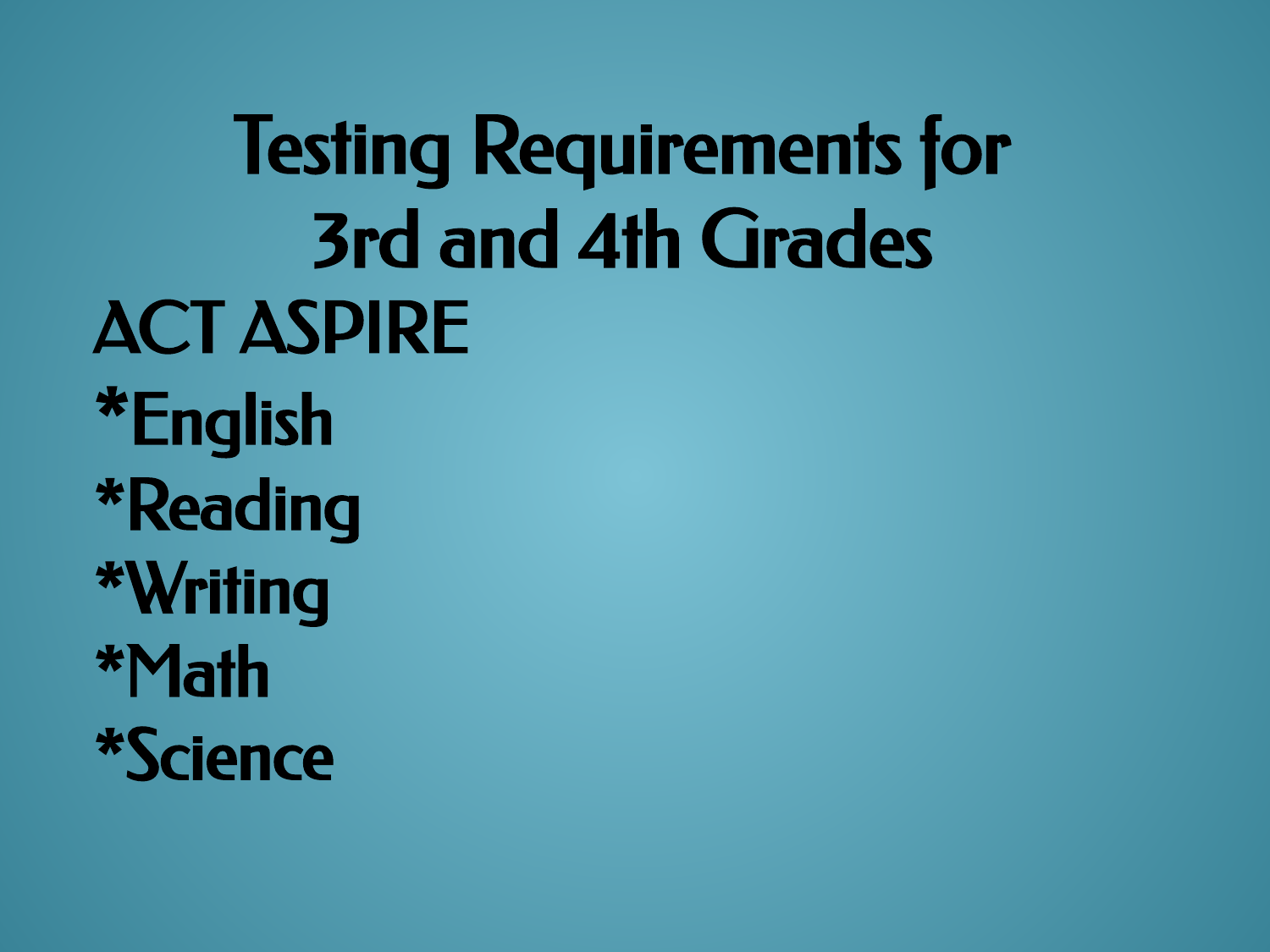# Testing Requirements for K-2

NWEA MAP assessment- Given 3 times per year Norm Referenced Test

Students in bottom 20% in both AR-RAN and NWEA MAP reading will receive an IRI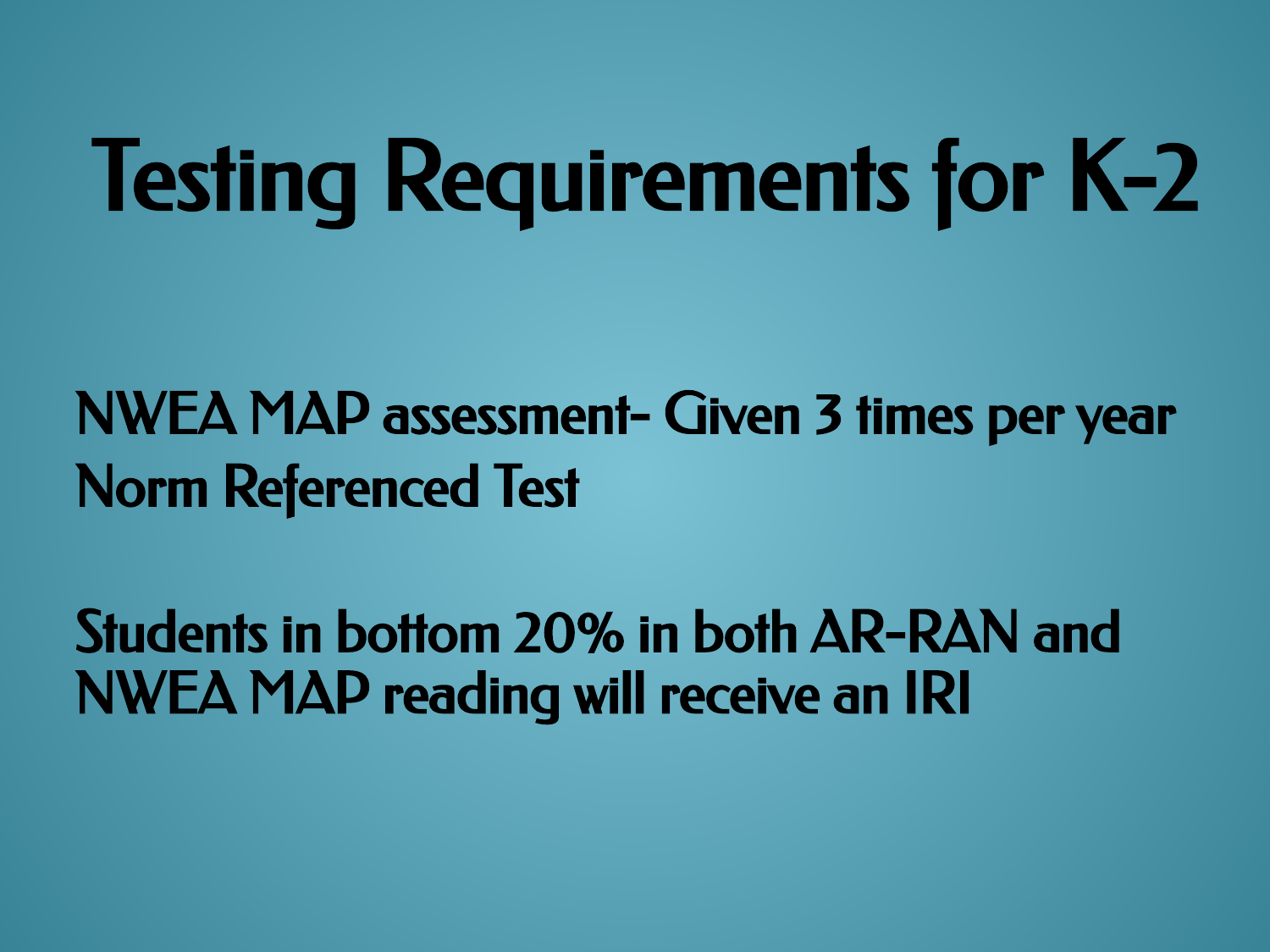# ACT Aspire Test Results

With not being in school March-May of 2020, the ACT Aspire Test was not given.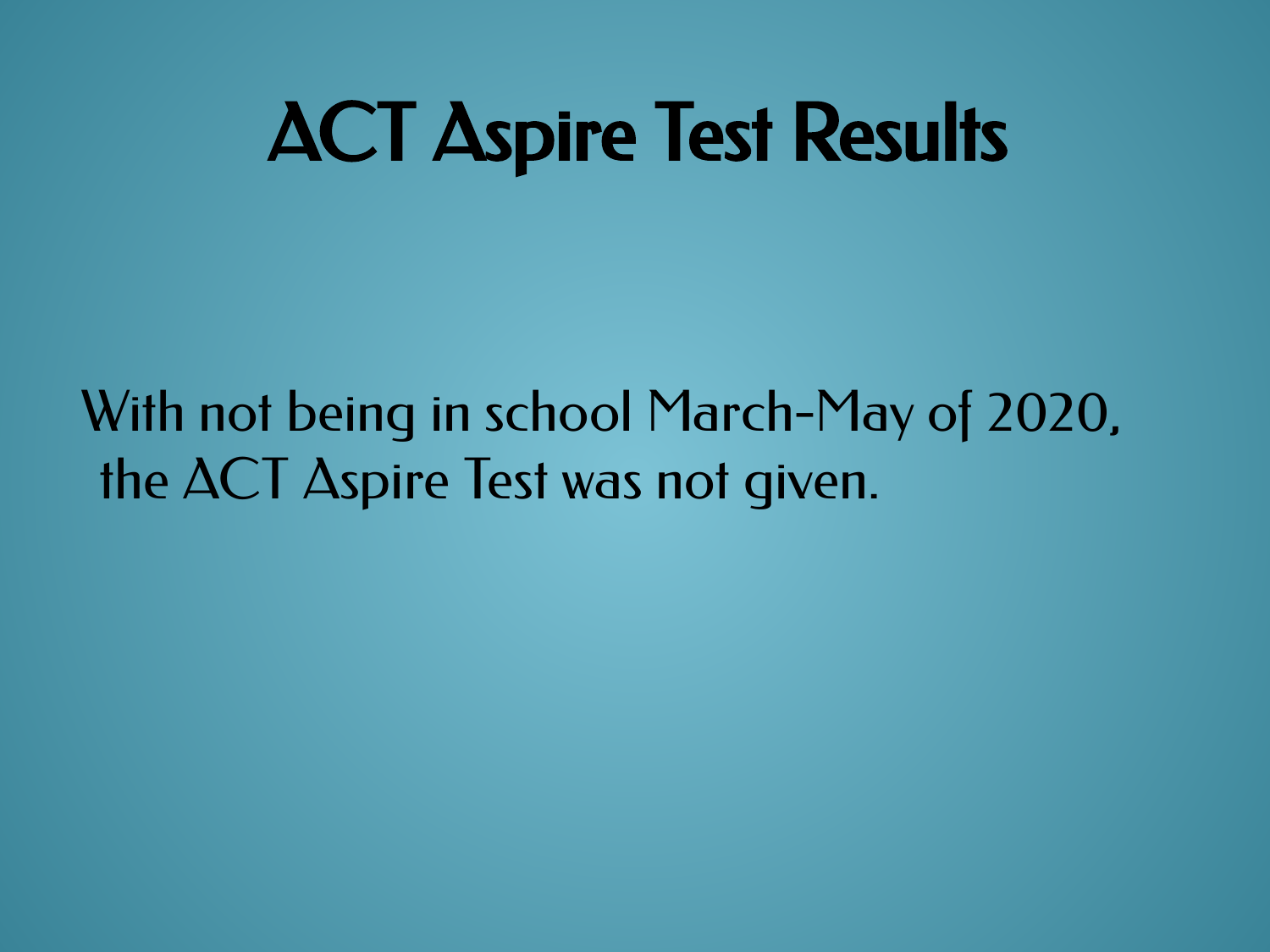# Parents' Rights

- Request a meeting to discuss your child's education
- Know Highly Qualified Status of Teachers
- Notification if student is receiving instruction by a non highly qualified teacher for more than 4 weeks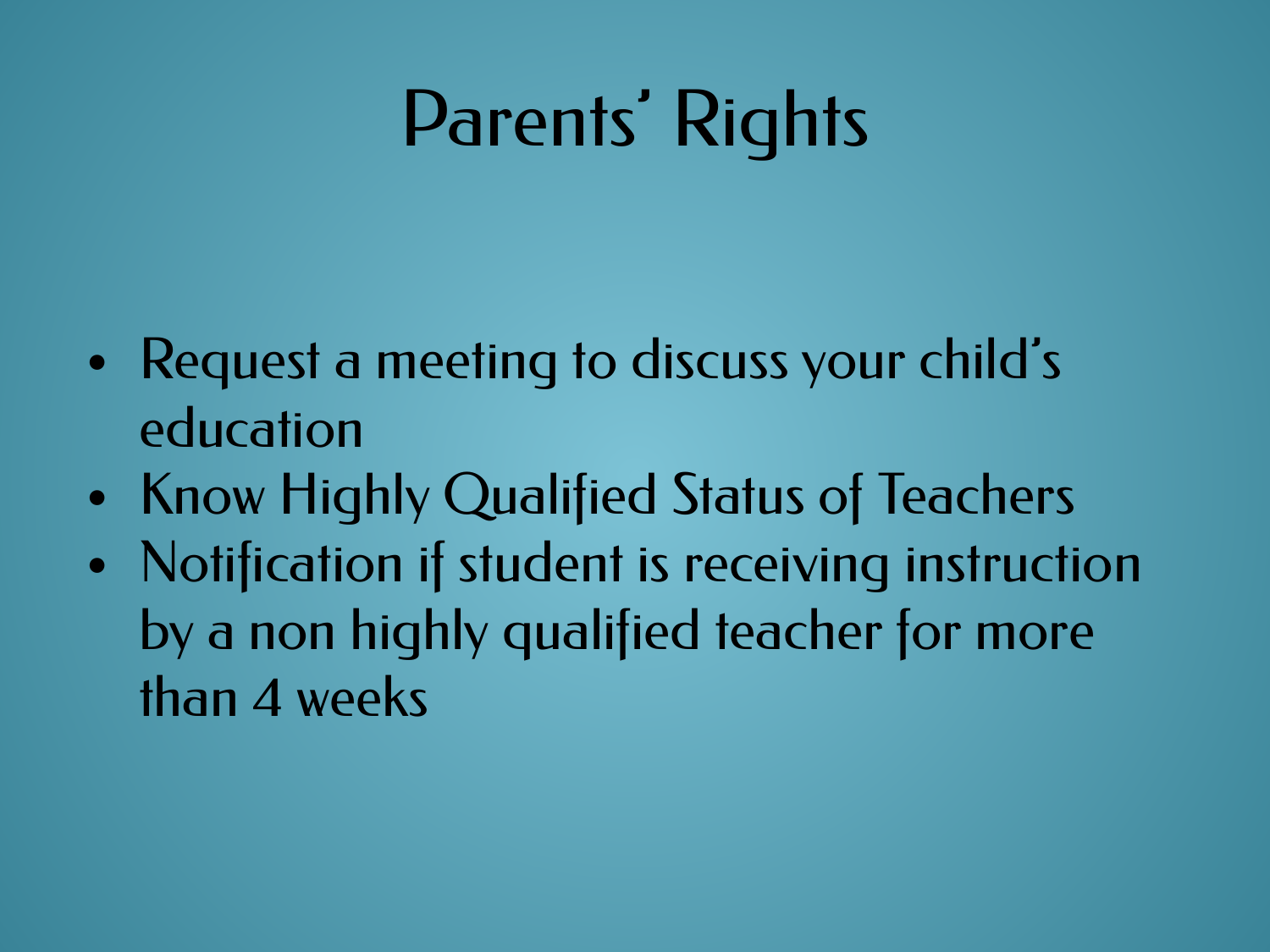# Central's Report Card

- D.E.S.E. publishes a report of the state's schools.
- This online report provides information about each school, district, and state, including tests performance, teacher qualifications, retention, discipline, and much more. To access the website you can go to the following link. http://www.arkansased.gov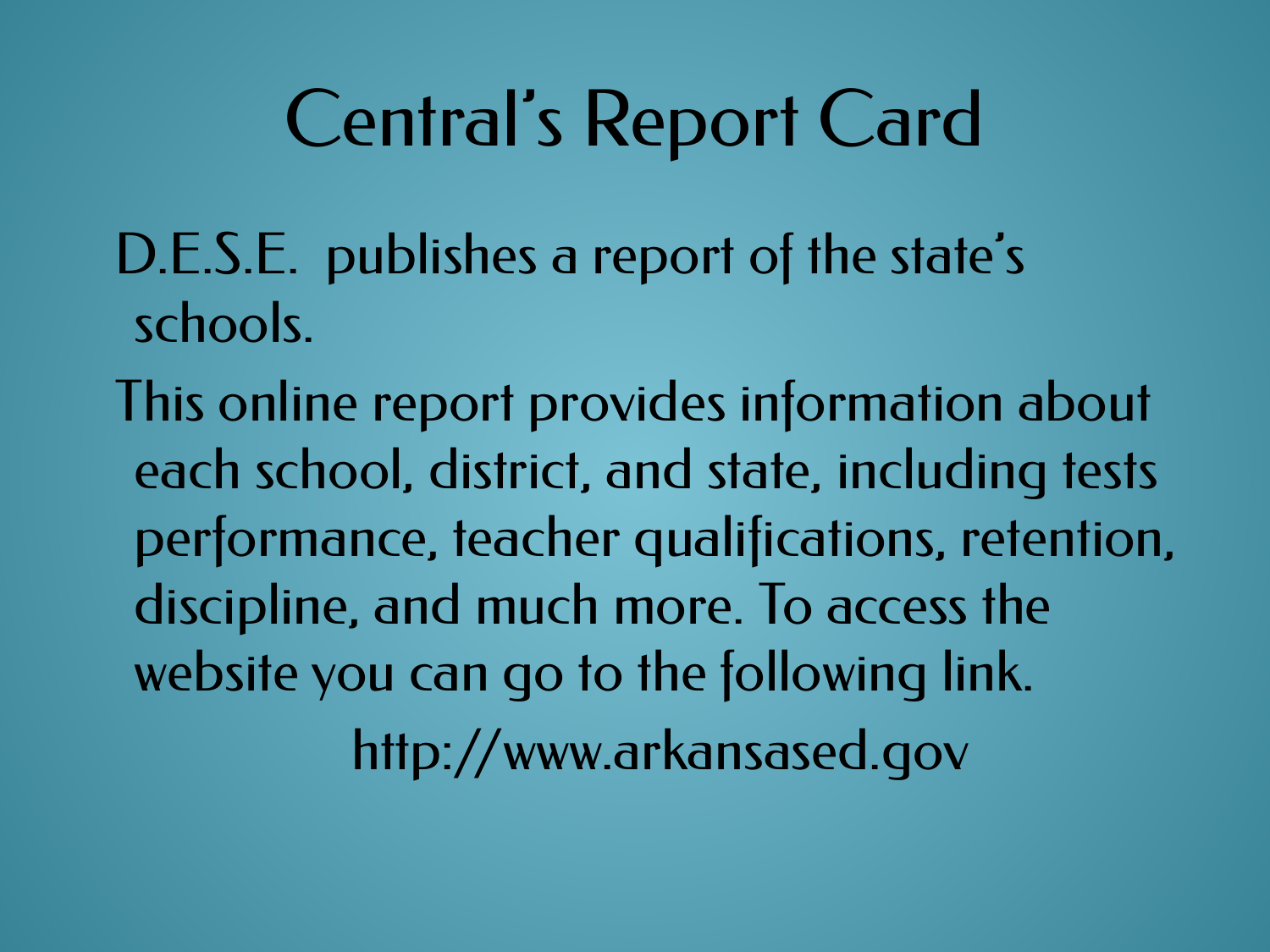# Central's Report Card

- CE received a report card grade of C
- .42 from a grade of **B**
- $\bullet$  7.51 from a grade of  $\Delta$ Ways you can help us reach our goal!
- Attendance
- Tardies
- Support academics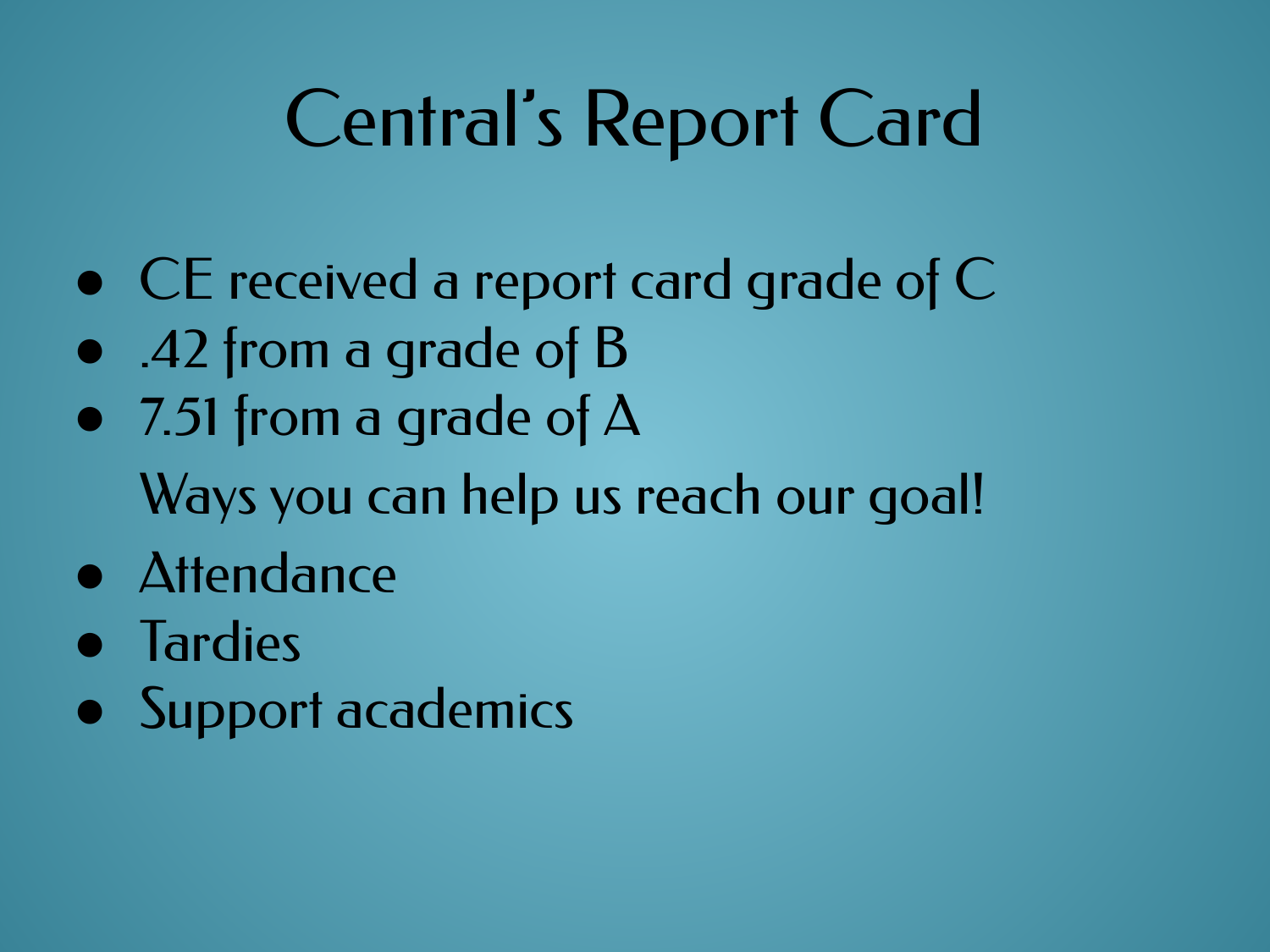D.E.S.E.'s website has information about Title I status, including the federal complaint resolution process.

Parents with disabilities have the right to ask for auxiliary aids and services to afford them the opportunity to participate in their child's education under Title I part  $\Delta$ programs.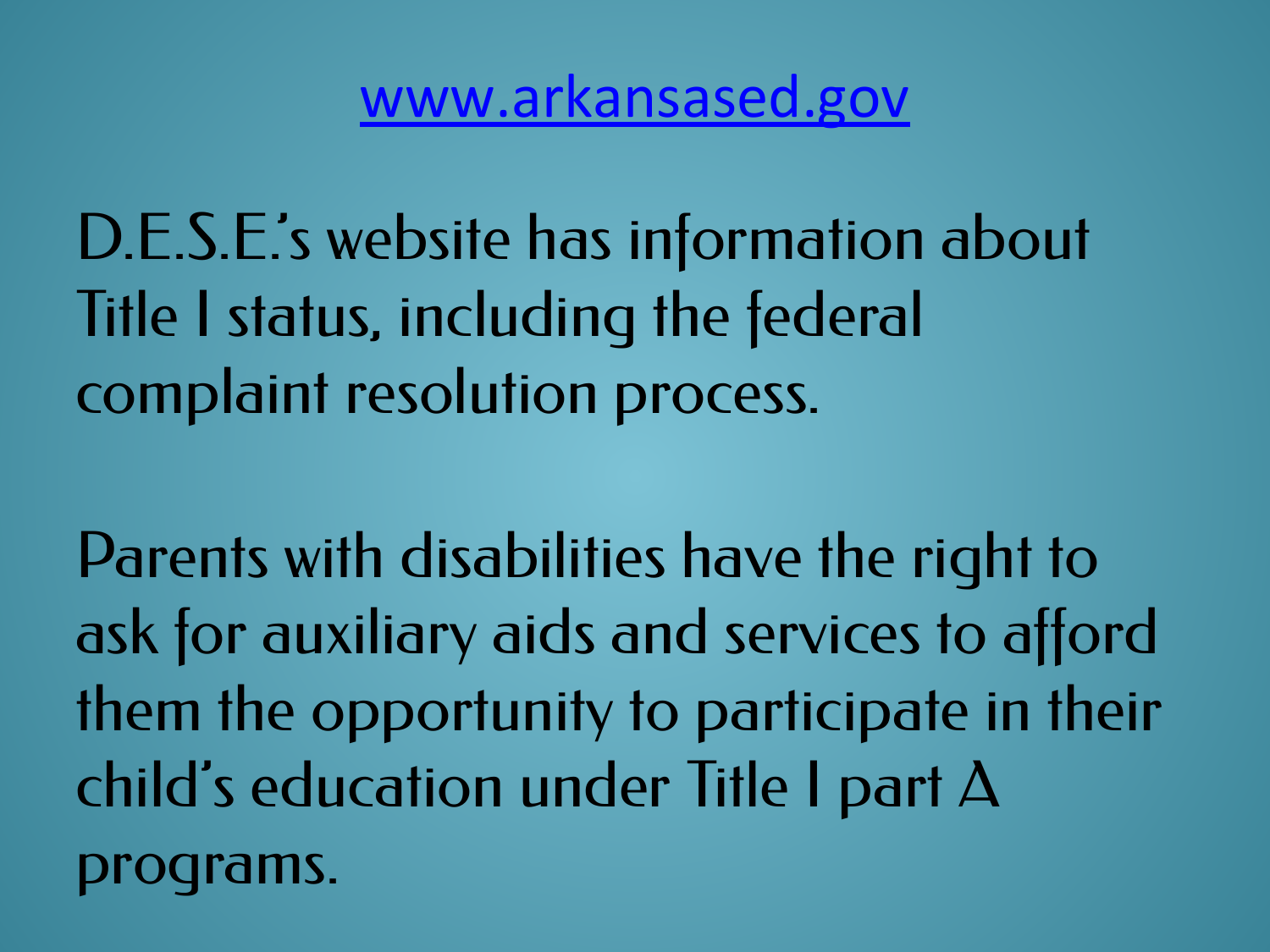# What does Title 1 Status Provide?

Money for:

- Materials and Supplies
- Parental Involvement
- Professional Development
- Technology Materials & Supplies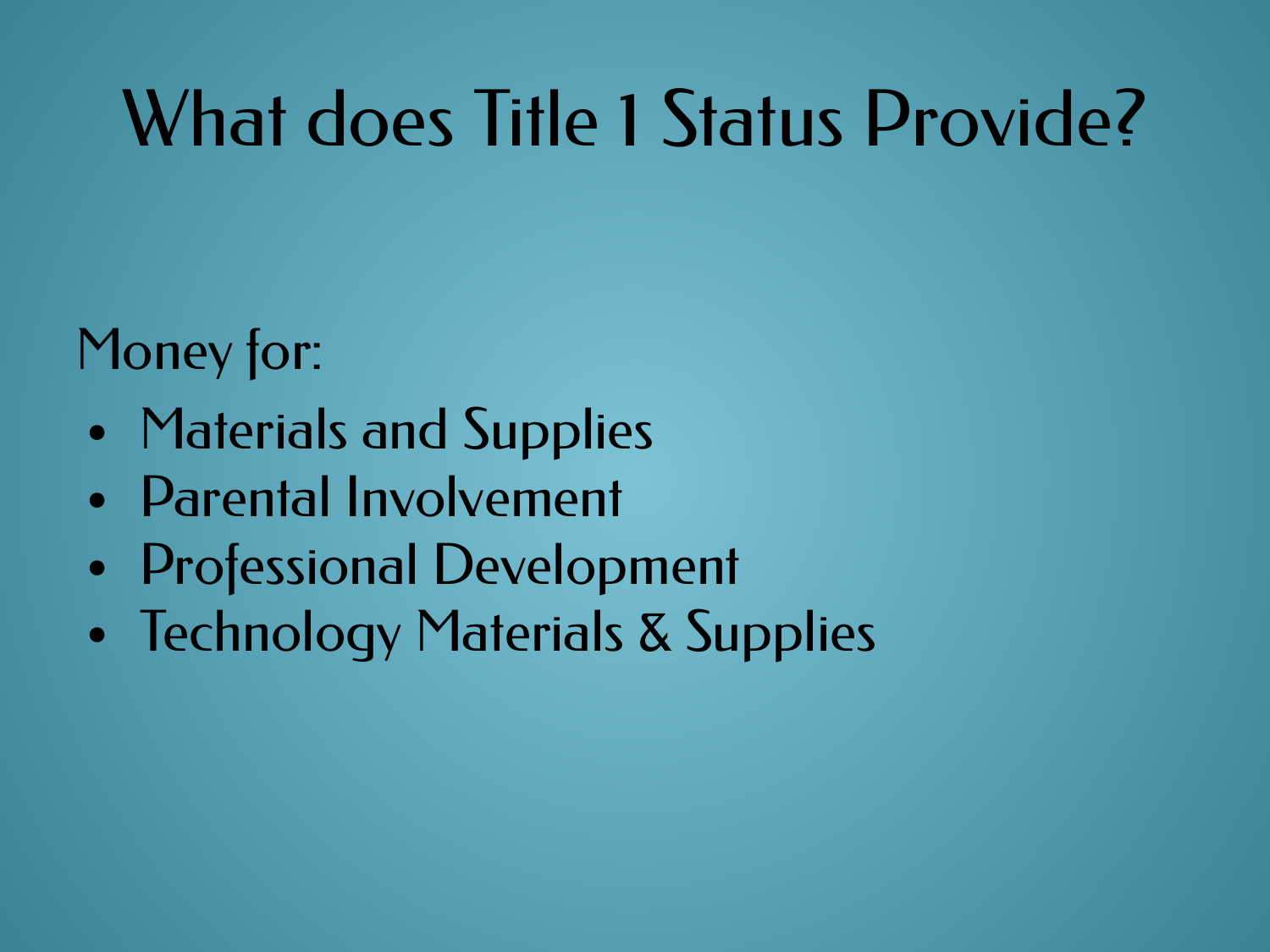### Parental Involvement Funds

The ADE adheres to two state mandated parental involvement laws which are to close the achievement gap and provide quality parental involvement activities.

Feedback and input on how parental involvement funds should be spent are always welcome and can be emailed to dawn.verkler@cps.k12.ar.us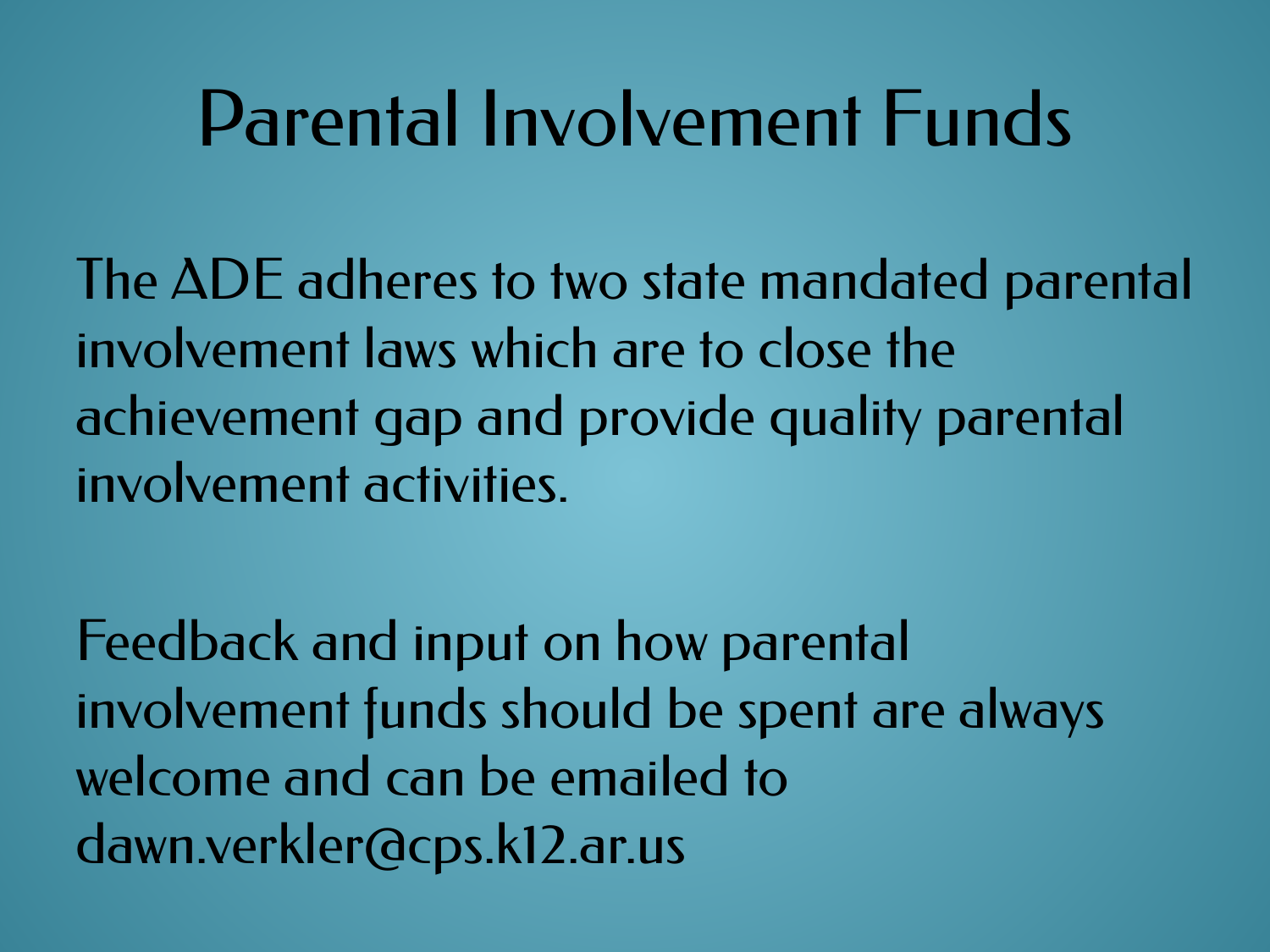# School Compact

The school compact is sent home in the back to school folder each year. The purpose is to create a strong connection between home and school. It suggests ways for students, parents, and teachers to work towards your child's success for the school year.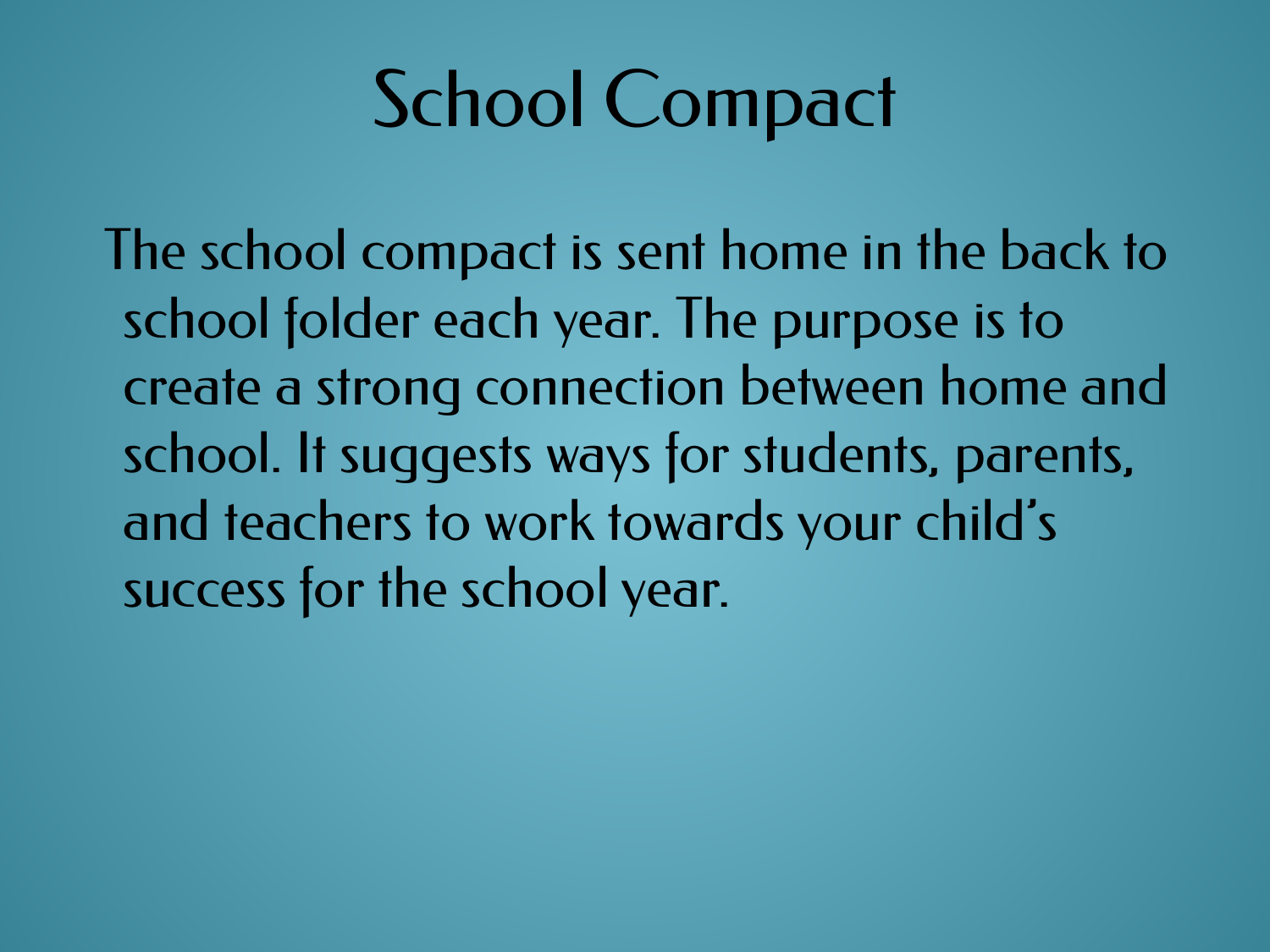# Parental Involvement

#### Home

- Respond to school requests
- Provide a study space and time for homework
- Set high expectations for achievement

#### **School**

• Maintain communication between home and school

#### **Community**

- Support school policies and advocate for your school
- Take an active role in planning and governing education at the community level